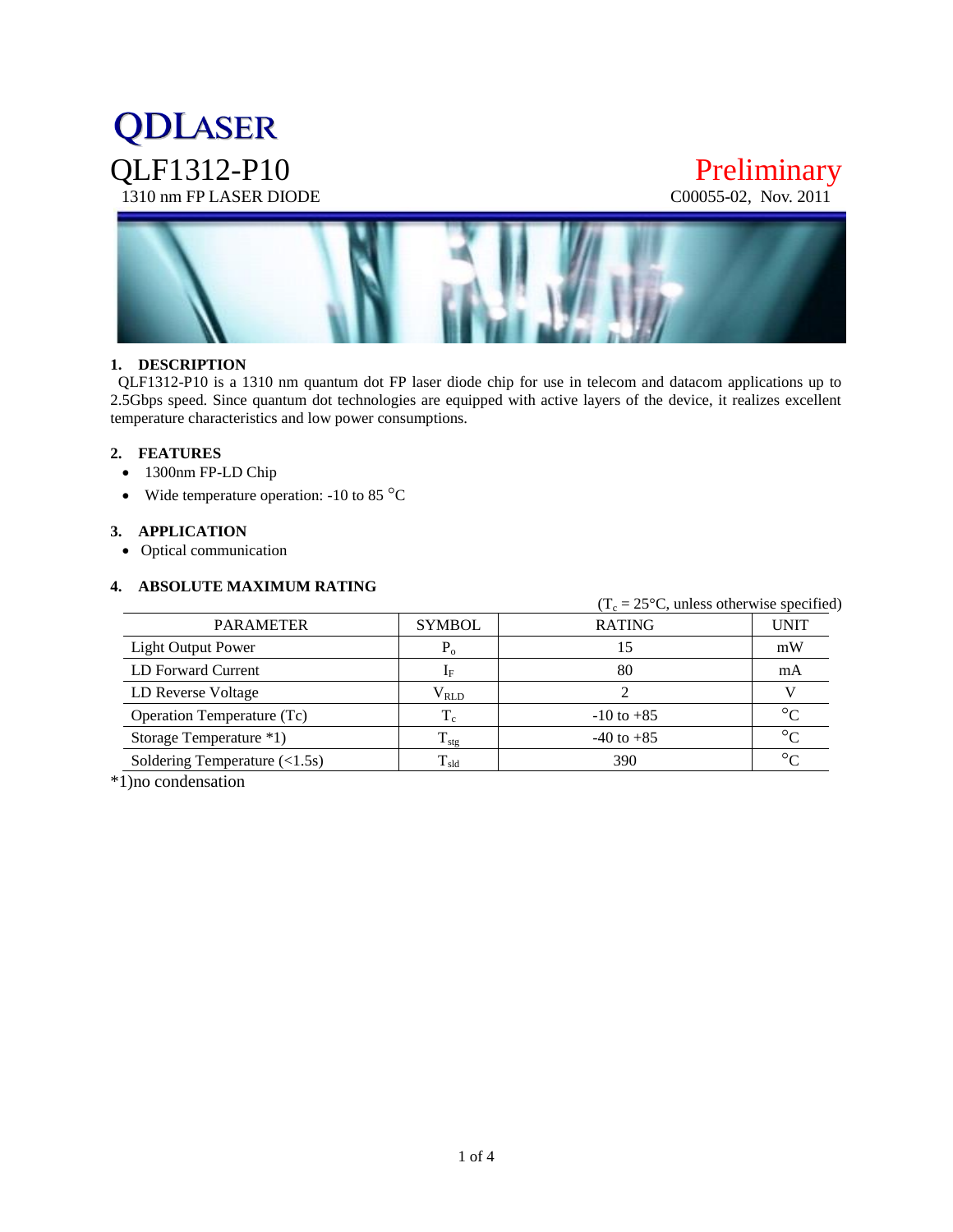### **5. OPTICAL AND ELECTRICAL CHARACTERISTICS**

All chips are screend at 85  $^{\circ}$ C based on the following items.

| <b>PARAMETER</b>                       | <b>SYMBOL</b>     | <b>TEST</b><br><b>CONDITION</b>   | $T_c$          | <b>MIN</b>               | TYP  | <b>MAX</b>               | <b>UNIT</b> |
|----------------------------------------|-------------------|-----------------------------------|----------------|--------------------------|------|--------------------------|-------------|
| Threshold current                      | $I_{th}$          | <b>CW</b>                         | $25^{\circ}$ C | $\blacksquare$           | 8    | $\overline{\phantom{a}}$ | mA          |
|                                        |                   |                                   | 85°C           | $\blacksquare$           | 12   | 15                       |             |
| Operation current                      | $I_{op}$          | $CW, P_0 = 10$ mW                 | $25^{\circ}$ C | $\sim$                   | 35   | $\overline{\phantom{a}}$ | mA          |
|                                        |                   |                                   | 85°C           | $\sim$                   | 40   | 50                       |             |
| Operation voltage                      | $V_{op}$          | $CW$ , $P_0=10$ mW                | $25^{\circ}$ C | ÷                        | 1.35 | $\overline{a}$           | V           |
|                                        |                   |                                   | 85°C           | $\blacksquare$           | 1.25 | 1.6                      |             |
| Slope efficiency                       | η                 | <b>CW</b>                         | $25^{\circ}$ C | $\blacksquare$           | 0.40 | $\blacksquare$           | W/A         |
|                                        |                   |                                   | 85°C           | 0.25                     | 0.35 | $\blacksquare$           |             |
| Saturation power                       | $P_{\text{sat}}$  | <b>CW</b>                         | 85°C           | 10                       |      | $\overline{\phantom{a}}$ | mW          |
| Center wavelength                      | $\lambda_{\rm c}$ | CW, $P_0 = 10$ mW                 | $25^{\circ}$ C | $\blacksquare$           | 1305 |                          | nm          |
|                                        |                   |                                   | 85°C           | 1325                     | 1335 | 1345                     |             |
| Spectral width                         | $\Delta\lambda$   | CW, $P_0 = 10$ mW<br>$RMS(-20dB)$ | $25^{\circ}$ C | $\overline{\phantom{a}}$ | 2.7  | $\overline{\phantom{a}}$ | nm          |
|                                        |                   |                                   | 85°C           | $\blacksquare$           | 2.2  | 4.0                      |             |
| Beam divergence angle<br>Pararell      | $\theta$ //       | CW, Po=10 mW,<br><b>FWHM</b>      | $25^{\circ}$ C | $\overline{\phantom{a}}$ | 18   | $\overline{\phantom{a}}$ | deg.        |
| Beam divergence angle<br>Perpendicular | $\theta$ $\perp$  |                                   | $25^{\circ}$ C | $\overline{\phantom{0}}$ | 44   |                          | deg.        |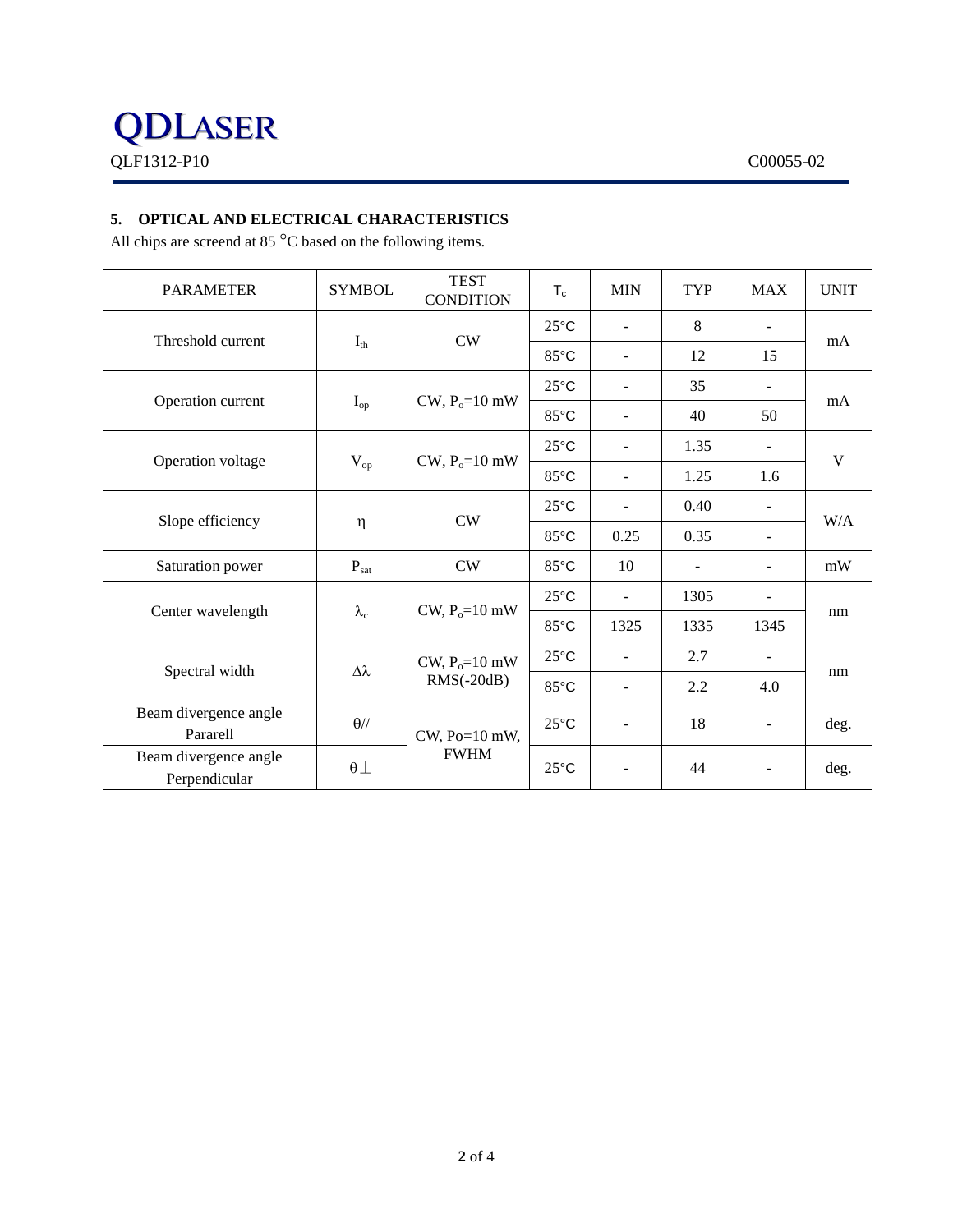#### **6. OUTLINE DRAWING**



| Length | 375 |  |  |  |
|--------|-----|--|--|--|
| Width  | 230 |  |  |  |
| Height | 120 |  |  |  |

**All dimensions in micrometers**

#### **7. SHIPPING FORM**

LD chips are shipped on an antistatic sheet of  $6$  inch- $\phi$  ring. Product name, lot number and quantity are printed on labels.

#### **8. NOTICE OF ASSEMBLING CHIPS**

LD chips are easily damaged by external stress, such as physical contact, excess temperature and ESD. QD Laser shall not take any responsibility for reliability and characteristics after assembly. Please pay attention to handling chips, and use within range of maximum ratings.

(1) Chip handling

When handling LD chips, please do not use tweezers and use a capillary with a head shape to prevent the damage of the chip surface and the mesa structure.

(2) Die and wire bonding Appropriate conditions should be used for die and wire bonding. Die should be mounted into an anode-side up configraion. Wire bonding should not be on an mesa structure.

(3) Burn-in Burn-in can not be done on a chip level. After assembly, burn-in process is recommended to be done. Suggested condition: Tchip=100deg.C, Iop=90mA, 12hrs, Criteria: Tchip=25deg.C,  $\Delta$ Ith<+/-1.0mA,  $\Delta$ Iop<+/-10%,  $\Delta$ n<+/-10%